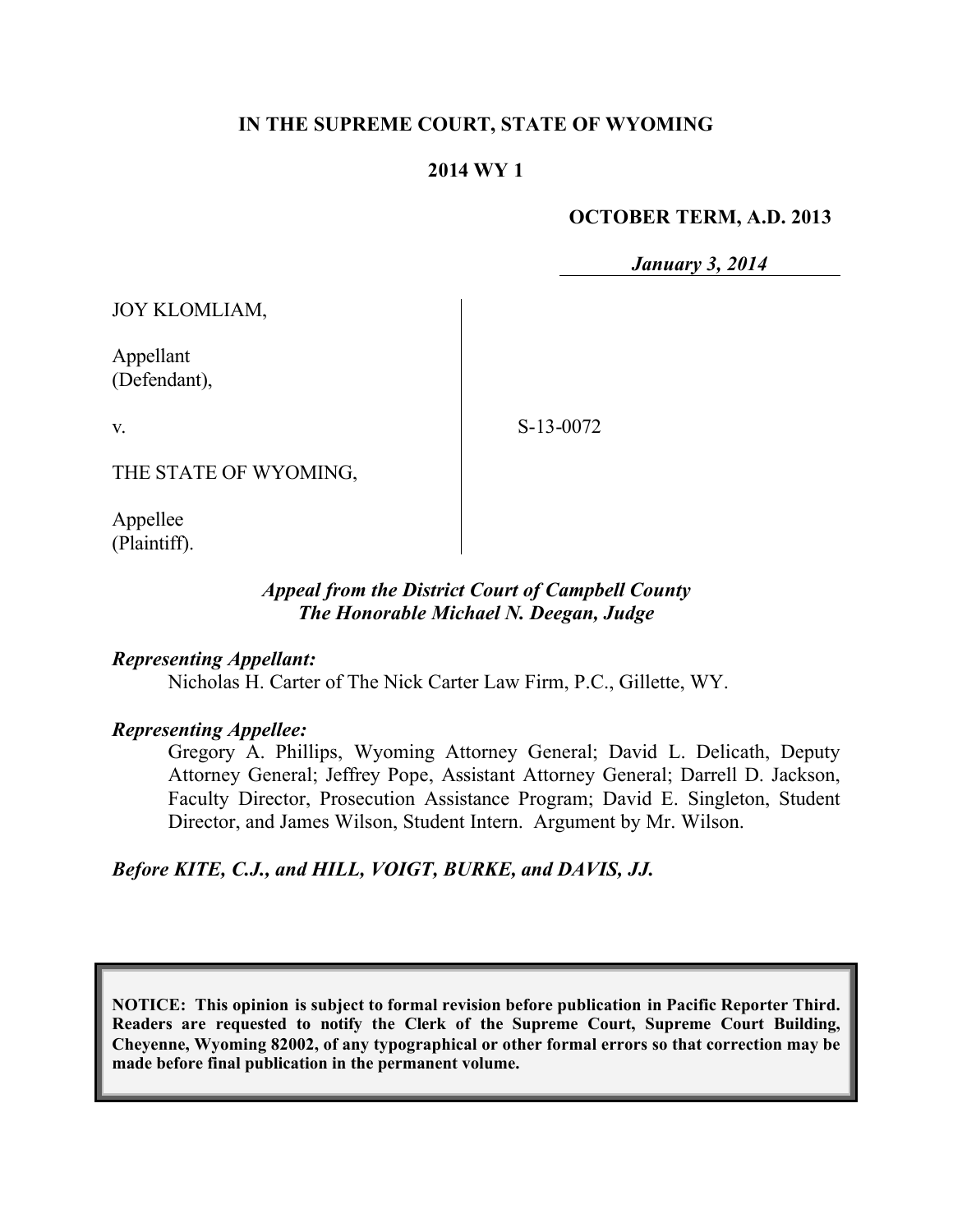## **HILL,** Justice.

[¶1] Joy Klomliam entered conditional pleas of guilty to one charge of possession of a controlled substance with intent to deliver and one charge of conspiracy to deliver a controlled substance, reserving the right to appeal the district court's denial of her motion to suppress. On appeal, Klomliam contends that the marijuana evidence discovered in her vehicle following a traffic stop should have been suppressed as the product of an unlawful detention under the Wyoming Constitution. We find that the detention was lawful and affirm.

## **ISSUES**

[¶2] Klomliam states the issue for our review as follows:

Did the District Court err in denying [Klomliam's] Motion to Suppress when the detention of [Klomliam] exceeded the scope of permissible detention under article 1, § 4 of the Wyoming Constitution?

# **FACTS**

[¶3] On November 6, 2011, Corporal Randy Parker of the Campbell County Sheriff's Department was parked in the crossover near mile marker 120 on Interstate 90, west of Gillette, Wyoming, monitoring east and westbound traffic. Shortly after midnight, Corporal Parker clocked a red Dodge Magnum traveling eastbound at 83-84 miles per hour. As the vehicle approached Corporal Parker's location, it slowed down to 73 miles per hour.

[¶4] Corporal Parker pulled the vehicle over at mile marker 122. He approached the vehicle from the passenger side, using the spotlight on his patrol car and a flashlight to illuminate the vehicle. Once Corporal Parker reached the passenger side, he observed an adult female driver, an adult male in the front passenger seat, and what turned out to be three young children in the back seat. In the back end of the vehicle, Corporal Parker observed that the vehicle was full of luggage to above the back seat, and in the front of the vehicle, he observed "a lot of travel food, wrappers, stuff loose like it had been lived in for a few days" and "a single key in the vehicle with one other automobile key on the ignition."

[¶5] Corporal Parker knocked on the passenger window, advised the driver, Klomliam, that he had stopped her for speeding, and he asked for her driver's license, vehicle registration, proof of insurance, who owned the vehicle, and if there were any weapons in the vehicle. While Klomliam was searching for the requested documents, Corporal Parker asked Klomliam and her adult passenger where they were traveling from.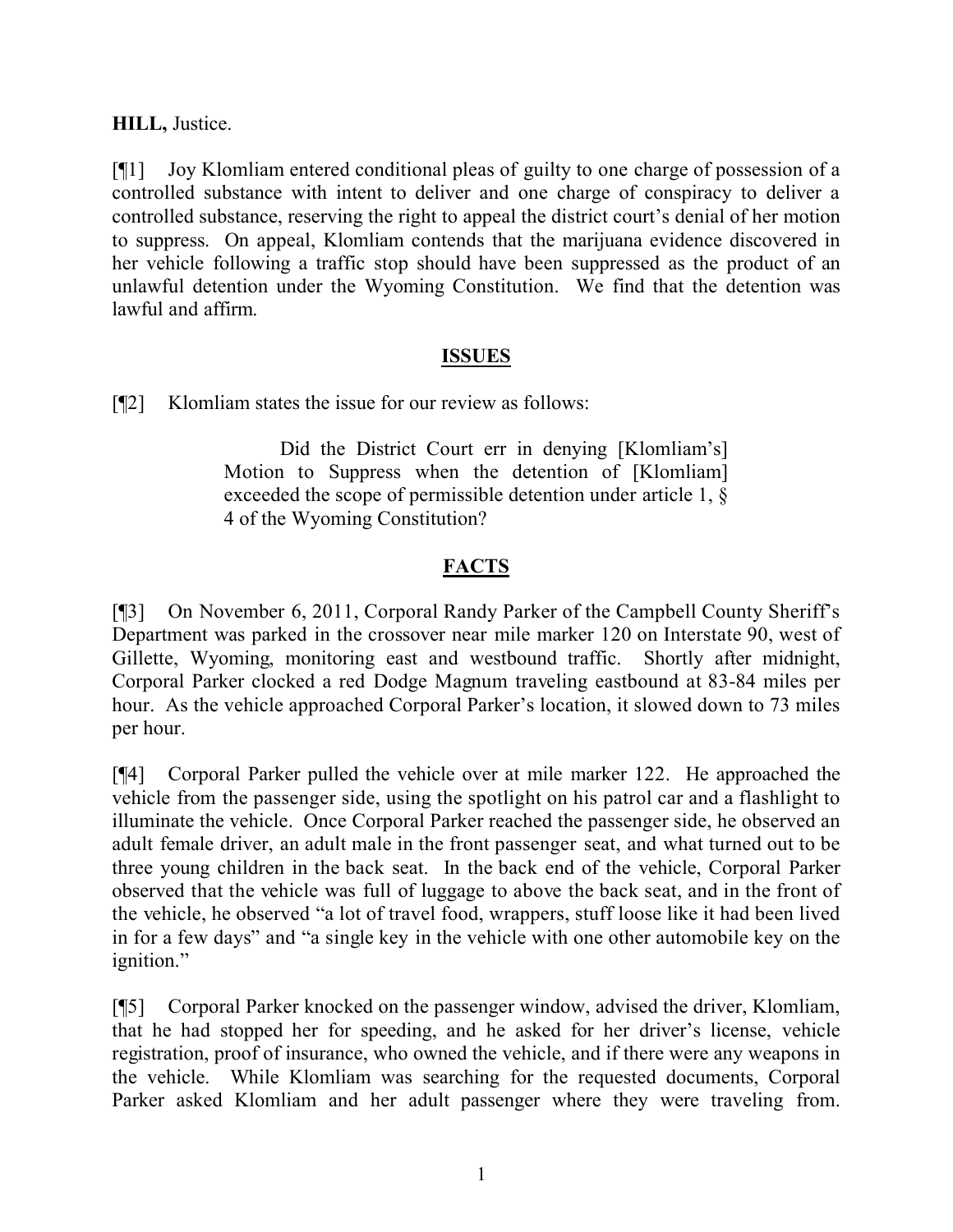Klomliam and the adult passenger both responded, with Klomliam stating they were traveling from Washington and the passenger stating they were traveling from Indiana. They then clarified that they had left Indiana on November 3rd, traveled to Washington, and were then on their return trip to Indiana. Corporal Parker asked additional questions about Klomliam's travel plans, including what she was doing in Washington and whether they were planning to drive through the entire night. Approximately two and a half minutes into the stop, Klomliam handed Corporal Parker her driver's license and a bill of sale for the vehicle she was driving, but she was unable initially to locate the vehicle registration and proof of insurance.

[¶6] While Klomliam continued to search for her vehicle registration and proof of insurance, Corporal Parker asked additional questions about their travel, including how far they intended to travel that evening, when they had left Indiana to travel to Washington, and why their trip involved such a quick turnaround. In response to these questions, Klomliam stated that they left Indiana on Thursday, November 3rd, drove to Washington to visit family, and left Washington that morning, November 6th, to return to Indiana. After a little under three minutes from his initial contact with Klomliam, Corporal Parker told Klomliam to continue looking for her vehicle registration and proof of insurance and returned to his patrol car with Klomliam's driver's license and the vehicle's bill of sale.

[¶7] After Corporal Parker returned to his patrol car, he contacted dispatch concerning the vehicle plates and began writing out a warning ticket. Corporal Parker spent the next approximately nine minutes in his patrol car before returning to speak to Klomliam. He described his activities during that period of time as follows:

> I am writing out the citation, or the warning. I am checking for travel distance and looking at the documents that she gave me, and for some of them I can read without reading glasses, some I have to have reading glasses. And reading through, saw that the vehicle, which I would estimate is worth \$10,000 or more, is a fairly new Dodge Magna (sic), had a Bill of Sale for \$3,000. I thought that was pretty strange. The vehicle looked in good shape other than the travel, livedin type look.

> So then I did a driver's license check and found out, on the driver's license and registration, that the car had just been registered on the 2nd and they left on the 3rd.

[¶8] At approximately twelve and a half minutes into the stop, Corporal Parker called out to Klomliam and asked her to step back to his patrol car. About forty-five seconds later, Klomliam complied with that request and brought with her the proof of insurance that Corporal Parker had requested. Corporal Parker asked Klomliam additional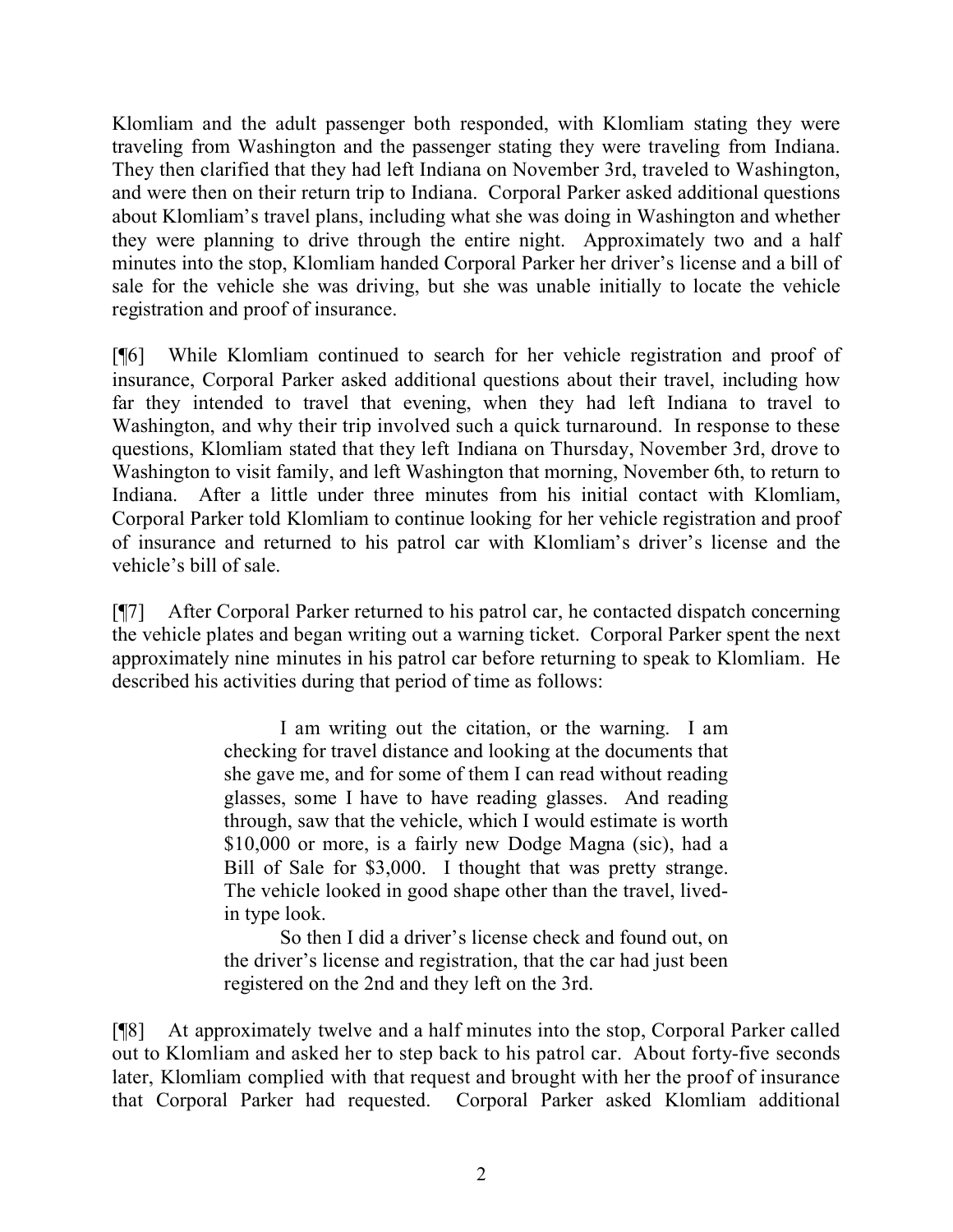questions about her travel plans and about the vehicle and her insurance, including when she bought the vehicle, as the bill of sale was undated, why the vehicle only cost \$3,000.00, when she insured the vehicle, and why she had delayed insuring the vehicle until November 1st. Klomliam explained that she had purchased the vehicle about a month earlier, that the vehicle was a rebuild, and that she delayed insuring it because she did not immediately plate the vehicle. In response to Corporal Parker's additional questions concerning her travel plans, Klomliam stated that she was traveling to Seattle to visit family visiting from Thailand. Corporal Parker then asked Klomliam her nationality.

[¶9] During this same period of questioning, Corporal Parker asked Klomliam and her adult passenger about their relationship to each other and the children in the vehicle. Corporal Parker described those conversations as follows:

> Q. And after you visit with her again about the travel plans, did she give you inconsistent or different information?

> A. Well, I asked her who all was in the car. She told me she was traveling to visit a relative coming in from Thailand, that she was a resident alien, that she was from Thailand. That didn't make sense. It was kind of, you are only, you are traveling to see somebody you haven't seen before from Thailand, and you travel 36 hours, and you are there less than a day, and you are on the road again. It didn't make sense to me. So I asked her who was in the car. She stated the male half in the car, Mr. Elliott, was her boyfriend, and that the kids were hers, except for one of them, which was her boyfriend's wife's kid. And I was a little confused on that, so I went up and asked her to stay by the car, and went up and talked to Mr. Elliott.

> Q. Did you speak with him about the relationship that he may or may not have had with the defendant?

A. I did.

Q. Can you describe that conversation for us?

A. I asked him how he was related to the driver. And he told me that the driver was his sister-in-law. I asked how long he had known the driver. I had already asked the defendant how long she had known him, and she told me two years.

I asked him how long. He hymn-hawed (sic) and then asked one of the kids in the back, the oldest, I believe how old he was, when he told him he was 9, he told me he knew her 9 or 10 years which is a big contradiction between the two.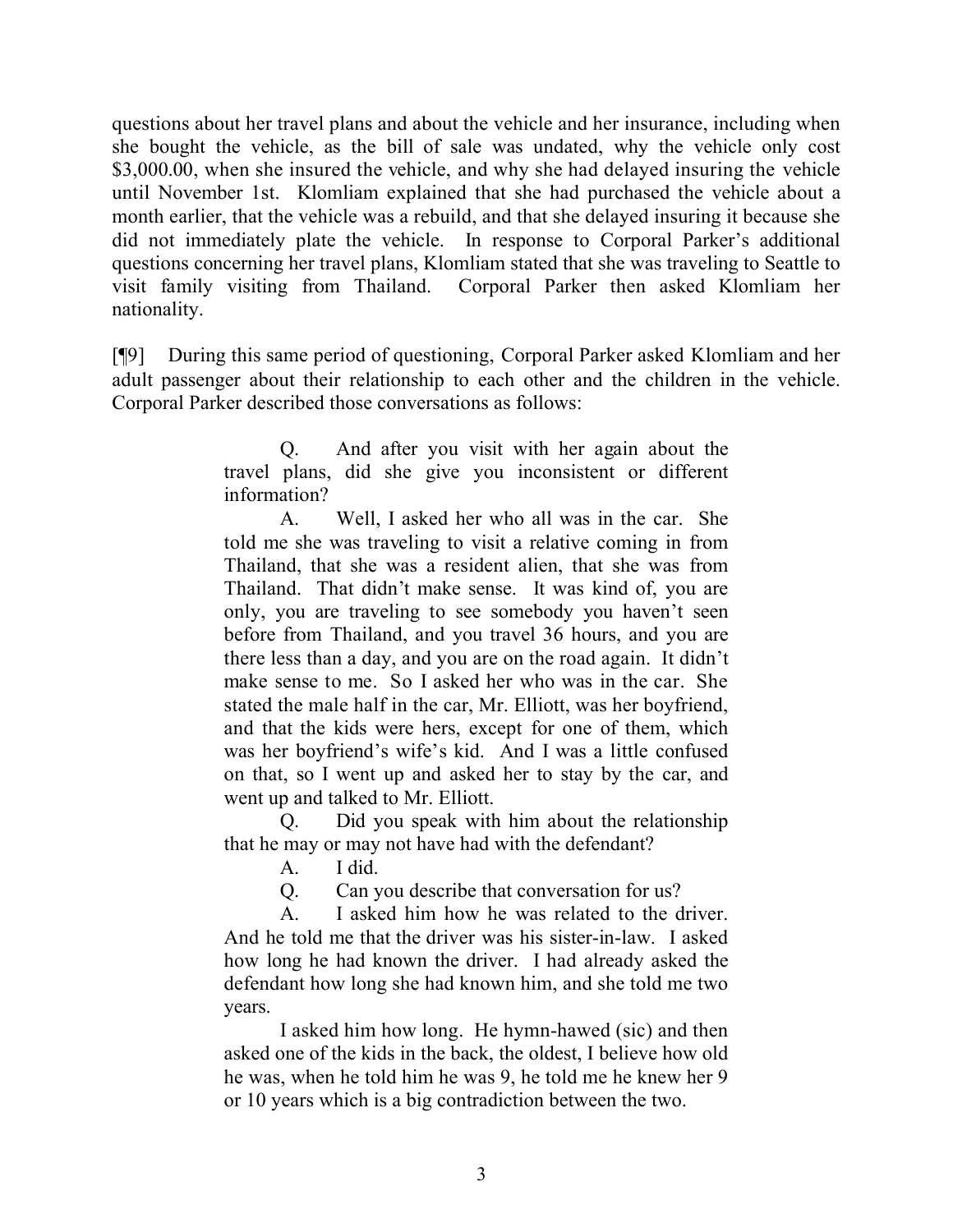Q. Did you have any further discussions with Mr. Elliott at that time?

A. Not at that time.

Q. Okay. Then what happened?

A. I went back and talked to the defendant about the contradiction. She said that she had known him for 3 to 5, or 3 years, I believe is what she changed it to, and that he was her boyfriend's brother-in-law or brother. So she could overhear my part of the conversation I am sure, and I believe it changed what she had told me from the boyfriend to the boyfriend's brother.

[¶10] Corporal Parker's questioning of Klomliam after calling her back to his patrol car lasted approximately three minutes. His questioning of Klomliam's adult passenger lasted approximately one minute, after which his follow-up questions of Klomliam, concerning the inconsistencies, lasted about forty-five seconds. After asking his followup questions of her, Corporal Parker instructed Klomliam to return to her vehicle and wait in the vehicle. Corporal Parker then, about nineteen minutes into the stop, called dispatch and requested a cover car to provide assistance so that he could check the vehicle identification number on the vehicle's dash and door. He explained:

> Q. Now you indicated that you were going to wait for a cover car?

- A. Yes, sir.
- Q. Why do you do that?

A. Well, by that time I had inconsistent stories, a story and indicators of criminal activity. I believe that it was probably drug-related or maybe a stolen car, I didn't know which. I can't see in the car very. Well, (sic) there are two of them, one of me. I am going to have somebody else there when I check the VIN.

[¶11] Less than five minutes after Corporal Parker requested a cover unit, and twentythree minutes into the stop, the cover car arrived, driven by Deputy Sharp of the Campbell County Sheriff's Office. Corporal Parker discussed the situation with Deputy Sharp for about one minute and indicated he was going to run his drug dog around the vehicle. At approximately twenty-four minutes into the stop, Corporal Parker again asked Klomliam to step out of her vehicle and informed her that he was going to run his drug dog around her vehicle. Corporal Parker explained his intentions:

> Q. Okay. So after the defendant goes over to stand with Deputy Sharp, what do you do?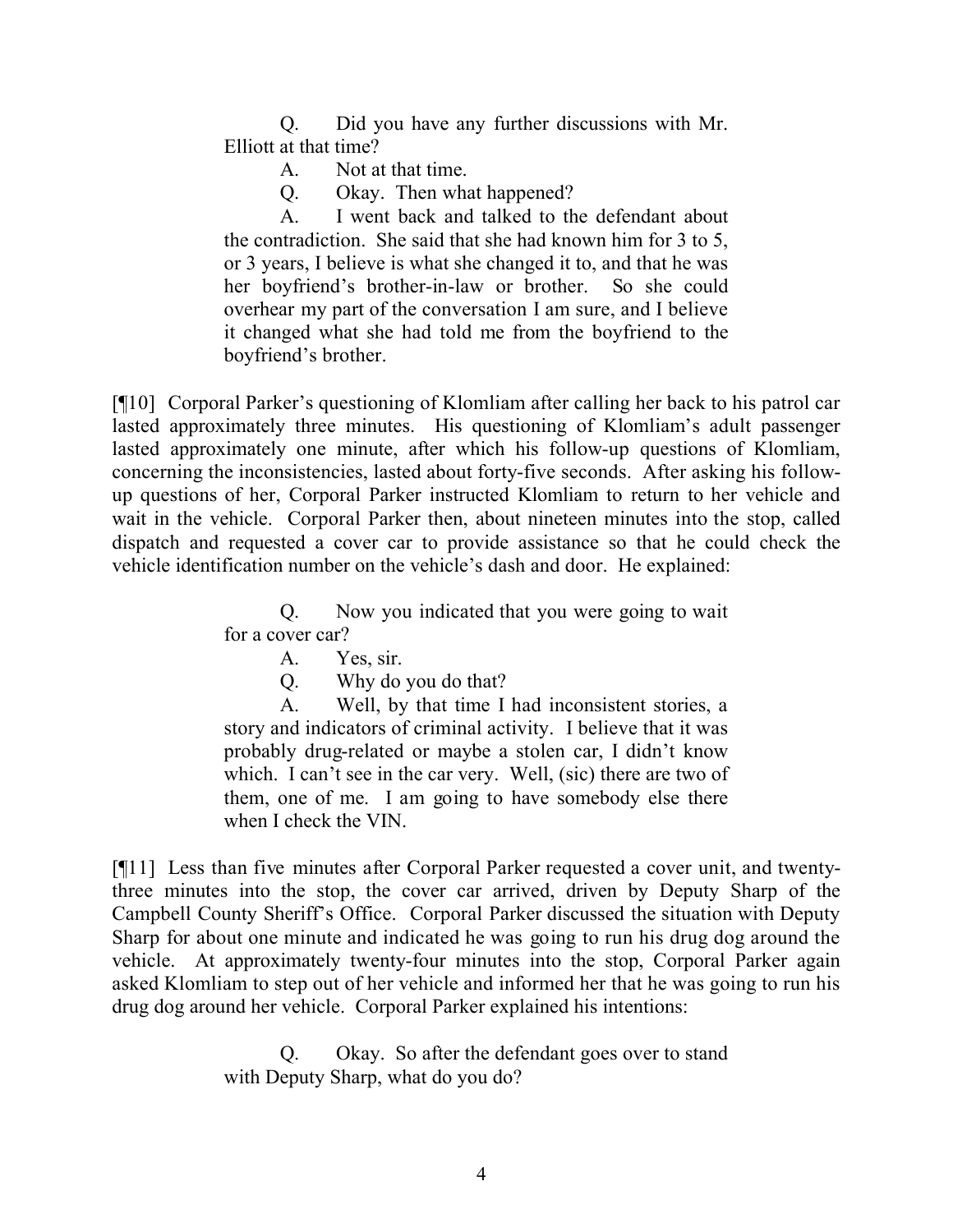A. I go ahead and get canine Magnum out and I do a quick pass around to see if there is a drug odor coming from the car. If there isn't, I am going to check the VIN, and go on from there.

[¶12] Corporal Parker ran the dog around the vehicle, and the dog alerted and indicated to the presence of a controlled substance. After the arrival of another cover unit and the removal of the children and adult passenger from the vehicle, Corporal Parker searched the vehicle and found two hockey bags and one backpack type bag containing dryer sheets and marijuana. In total, thirty-seven to forty pounds of marijuana was seized from the vehicle.

[¶13] Klomliam was arrested and charged with possession of a controlled substance with intent to deliver, in violation of Wyo. Stat. Ann. § 35-7-1031(a)(ii) and conspiracy to deliver a controlled substance, in violation of Wyo. Stat. Ann. § 35-7-1031(a)(ii) and § 35-7-1042. Klomliam filed three suppression motions: 1) a motion to suppress based on an alleged illegal detention of Klomliam and search of her vehicle; 2) a motion to suppress based on an alleged lack of probable cause to arrest Klomliam; and 3) a motion to suppress challenging the reliability of the drug dog. Before the district court heard the motions, Klomliam withdrew the motion to suppress challenging the reliability of the drug dog. Following a review of the disc recording of the stop and an evidentiary hearing, the court denied Klomliam's suppression motions. The court concluded that Corporal Parker's initial questioning was permissible to put the traffic violation in context and that "Corporal Parker had the requisite reasonable suspicion from the criminal indicators to inquire further into [Klomliam's] travel plans and relationship status."

[¶14] After the court's denial of her suppression motions, Klomliam changed her plea and entered conditional pleas of guilty to both charges. As part of Klomliam's plea agreement, she reserved the right to appeal the denial of her suppression motions. Klomliam was sentenced to consecutive sentences of three to five years in prison on each count, with the sentences suspended in favor of ten years of supervised probation. Klomliam thereafter filed her appeal with this Court.

## **STANDARD OF REVIEW**

[¶15] This Court reviews a district court ruling on a motion to suppress as follows:

We review the district court's factual findings on a motion to suppress for clear error. We defer to those findings and view the evidence in the light most favorable to the prevailing party because the district court is in the best position to weigh the evidence, assess the credibility of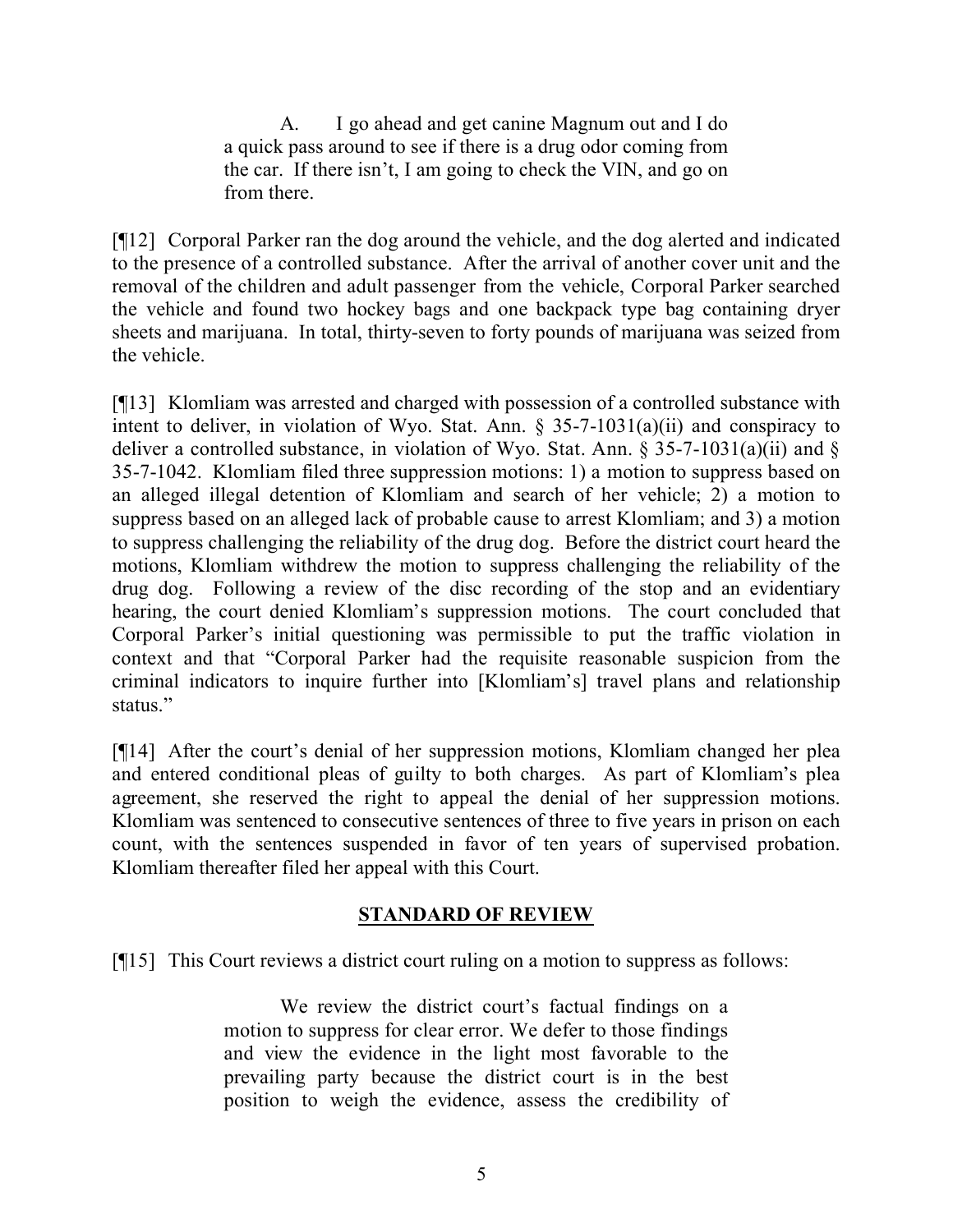witnesses, and make the necessary inferences, deductions, and conclusions. However, "we review the ultimate determination regarding the constitutionality of a particular search or seizure *de novo.*" *Sen*, ¶ 25, 301 P.3d at 117 (citing *Owens*, ¶ 8, 269 P.3d at 1095). *See also Lovato v. State*, 2010 WY 38, ¶ 11, 228 P.3d 55, 57–58 (Wyo. 2010) (quoting *Yoeuth v. State*, 2009 WY 61, ¶ 16, 206 P.3d 1278, 1282 (Wyo. 2009)); *Meadows v. State*, 2003 WY 37, ¶ 23, 65 P.3d 33, 40 (Wyo. 2003) (quoting *Gehnert v. State*, 956 P.2d 359, 362 (Wyo. 1998)).

*Hunnicutt-Carter v. State*, 2013 WY 103, ¶ 20, 308 P.3d 847, 852 (Wyo. 2013); *see also Phelps v. State*, 2012 WY 87, ¶ 19, 278 P.3d 1148, 1153 (Wyo. 2012).

## **DISCUSSION**

[¶16] Klomliam does not challenge the initial stop for her traffic violation. She challenges only the initial detention, which she contends was unreasonable because Corporal Parker's questioning was not tailored to the traffic stop and was not supported by a reasonable suspicion that a crime was being committed. We disagree and conclude that the district court decision denying Klomliam's motions to suppress was supported by the record and in accordance with law.

[¶17] On appeal, Klomliam presents only a state constitutional challenge and does not assert a separate Fourth Amendment challenge under the United States Constitution. Accordingly, we limit our analysis to art. 1,  $\S$  4 of the Wyoming Constitution, which requires that searches and seizures "'be reasonable under all of the circumstances.'" *Phelps*, ¶ 16, 278 P.3d 1153 (quoting *Vasquez v. State*, 990 P.2d 476, 485-86 (Wyo. 1999)). In making this reasonableness determination in the context of a traffic stop and detention, we are guided by certain settled parameters.

> During a routine traffic stop, a law enforcement officer may request a driver's license, proof of insurance and vehicle registration, run a computer check, and issue a citation. *Campbell*, ¶ 12, 97 P.3d at 785; *Damato*, ¶ 13, 64 P.3d at 706 (citing *Burgos–Seberos v. State*, 969 P.2d 1131, 1133 (Wyo. 1998); *United States v. Elliott*, 107 F.3d 810, 813 (10th Cir. 1997)). Generally, the driver must be allowed to proceed on his way without further delay once the officer determines the driver has a valid driver's license and is entitled to operate the vehicle. *Damato*, ¶ 13, 64 P.3d at 706; *see also United States v. Wood*, 106 F.3d 942, 945 (10th Cir.1997); *Barch*, ¶ 9, 92 P.3d at 832. In the absence of consent, an officer may expand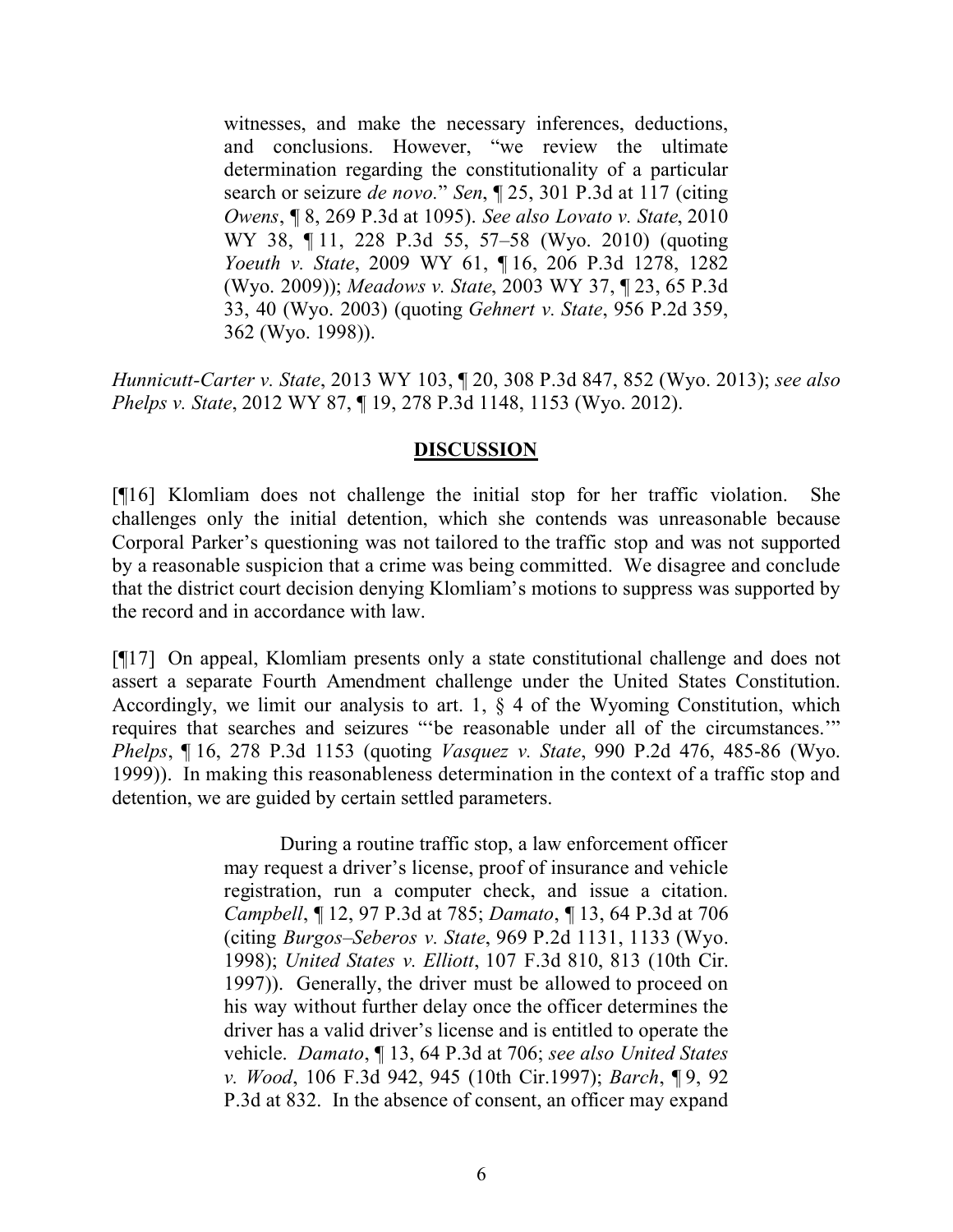the investigative detention beyond the purpose of the initial stop only if there exists an "'objectively reasonable and articulable suspicion' that criminal activity has occurred or is occurring." *Damato*, ¶ 13, 64 P.3d at 706 (quoting United *States v. Williams*, 271 F.3d 1262, 1267 (10th Cir.2001)). The existence of objectively reasonable suspicion of criminal activity is determined by evaluating the totality of the circumstances. *Damato*, ¶ 16, 64 P.3d at 707. The "whole picture" must be considered, "[c]ommon sense and ordinary human experience are to be employed, and deference is to be accorded a law enforcement officer's ability to distinguish between innocent and suspicious actions." *Id.* (citing *Wood*, 106 F.3d at 946).

*Garvin v. State*, 2007 WY 190, ¶ 14, 172 P.3d 725, 729 (Wyo. 2007).<sup>1</sup>

[¶18] With these principles in mind, we turn to the district court's findings in support of its order denying Klomliam's motions to suppress. The court found Corporal Parker to be a credible witness and then made detailed findings concerning the initial detention, including the following:

> 16. Although the disc recording is very poor during certain key periods, the court finds Corporal Parker asked roughly 65 questions throughout the entire detention. [FN2: The court includes in this total the innocuous questions such as "How are you tonight?" and "Joy, would you step back here?" When counting only questions of substance, the court finds Corporal Parker asked [Klomliam] a total of 52 questions.] At least six of those questions were asked of the male passenger. The detention lasted approximately 25 to 27 minutes before canine Magnum sniffed the vehicle and indicated to the presence of drugs at the driver's side window.

> 17. The court finds, having considered all of the circumstances, the detention of [Klomliam] was reasonable.

 $\overline{a}$ 

<sup>&</sup>lt;sup>1</sup> This Court's analysis in Garvin was a Fourth Amendment analysis. We have observed, however, that in assessing the reasonableness of a traffic stop and detention, there is not a significant difference between our federal and state analysis, given that under either analysis we are considering the reasonableness of the government intrusion in light of all the circumstances. *Fertig v. State*, 2006 WY 148, ¶¶ 18-19, 146 P.3d 492, 497-98 (Wyo. 2006); *see also Yoeuth v. State*, 2009 WY 61, ¶ 24, 206 P.3d 1278, 1284 (Wyo. 2009); *O'Boyle v. State*, 2005 WY 83, ¶ 50, 117 P.3d 401, 415 (Wyo. 2005). We therefore employ these same considerations under a state constitutional analysis.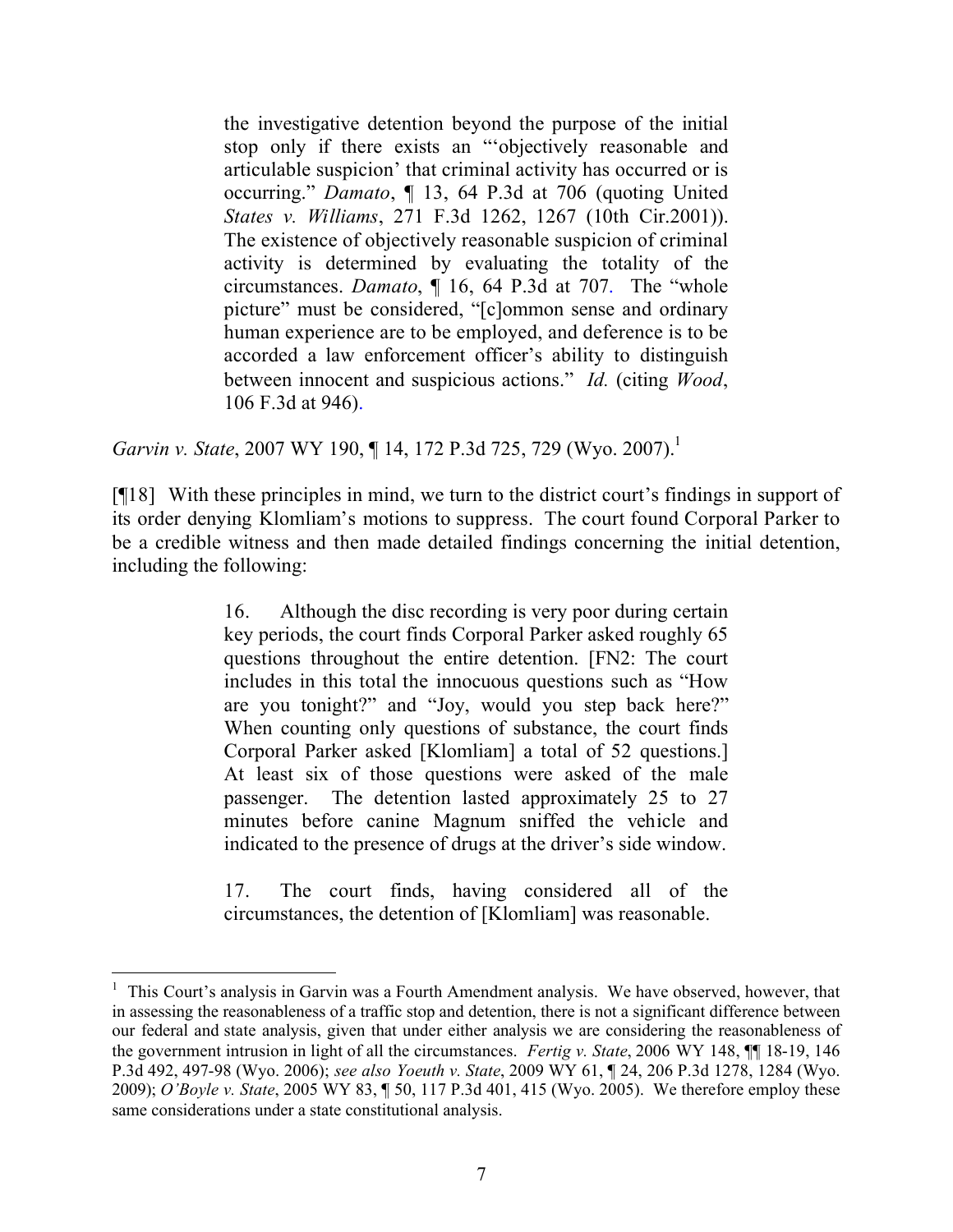18. A number of Corporal Parker's questions were clearly permissible, such as his request for [Klomliam's] license, registration and insurance as well as his questions seeking to clear up when the vehicle was purchased, insured and plated (as the Bill of Sale provided by [Klomliam] lacked a month and day).

19. Corporal Parker's initial questions concerning [Klomliam's] travel plans were also permissible.

20. While "purposeful probing by law enforcement, amounting to a fishing expedition in the hope that something might turn up, is not permitted . . ." *O'Boyle*, ¶ 48, 117 P.3d at 414, a law enforcement officer may make an "inquiry into travel plans during a traffic stop at least to the extent reasonably necessary to put the traffic violation in context." *Id*.

21. Corporal Parker's questions about where [Klomliam] and her passengers were coming from, where they were headed to and how long they had been on the road helped the Corporal put the traffic violation (speeding) in context.

22. The court finds there were some questions which were most likely outside the scope of the traffic stop, including those about [Klomliam's] citizenship and nationality. While the continued and repeated inquiry with respect to travel plans and the questions concerning the relationships among the vehicle's occupants may have prolonged the traffic stop to some extent, the court finds Corporal Parker had the requisite reasonable suspicion from the criminal indicators to inquire further into [Klomliam's] travel plans and relationship status.

23. In evaluating the totality of the circumstances, the court finds Corporal Parker (based upon his training and experience) had developed, early in the traffic stop, reasonable suspicion [Klomliam] was transporting drugs. In reaching its decision, the court finds the following significant: the nature and condition of the vehicle, the direction of travel, the contradictory statements simultaneously volunteered by [Klomliam] and her male passenger when asked where they were coming from, the nervous behavior of the male passenger as well as the Bill of Sale (produced by [Klomliam]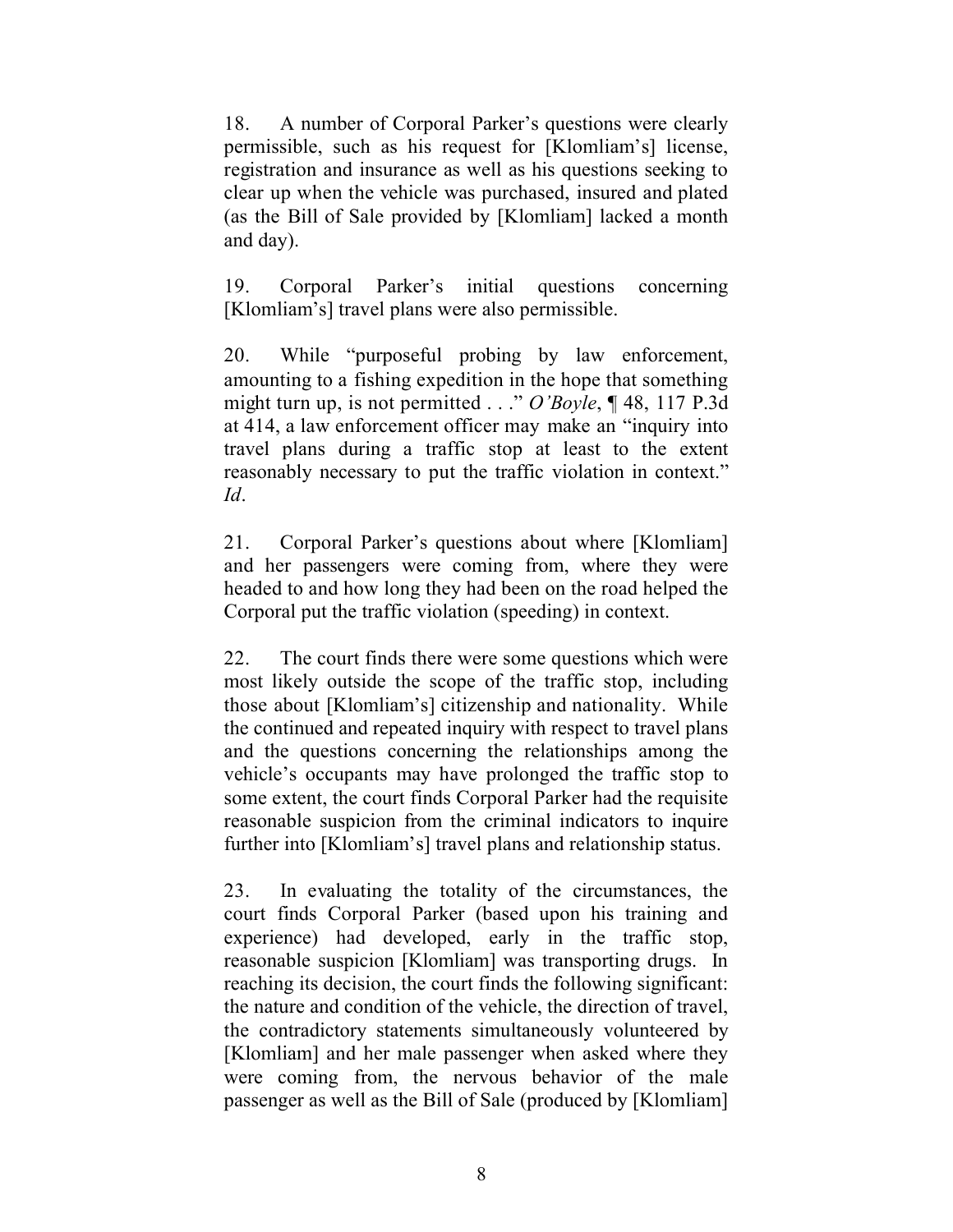initially in lieu of insurance and registration) which showed [Klomliam] had purchased a car valued at \$10,000.00 for \$3,000.00 and had plated and insured it shortly before embarking on a long-distance but short-duration trip from Gary, Indiana to Seattle, Washington.

[¶19] The court separately identified the evidence from which it drew the factors significant to the court's conclusion that Corporal Parker, early in the stop, had a reasonable suspicion that Klomliam was engaged in criminal activity. The following evidence was drawn from Corporal Parker's testimony:

--with respect to the nature and condition of the vehicle, the vehicle had a "livedin" look, with food wrappers and other garbage scattered about, and that the key in the ignition was on a key ring with only one other key;

--with respect to the vehicle's bill of sale, the document showed that the vehicle had been purchased for \$3,000.00, a price that was much lower than Corporal Parker's estimate of the vehicle's value of \$10,000.00;

--with respect to the plating and insuring of the vehicle, both were done the day before Klomliam departed Indiana to travel to Washington; and

--with respect to the long-distance but short-duration nature of the trip, Klomliam told Corporal Parker she left Gary, Indiana on Thursday, November 3rd, drove to Seattle, Washington to visit family, and began her return trip to Indiana the morning of November 6th.

[¶20] The court found that each piece of this evidence was described by Corporal Parker as being, based on his experience and training, an indicator of possible criminal activity. These findings are supported by Corporal Parker's testimony. With respect to the significance of the vehicle's condition, Corporal Parker testified:

> Q. Now you have identified a couple of things that you thought were significant in the vehicle, the wrappers that were on the floor, this issue with the keys, why are those things significant to you?

> A. Those, through training that I have received, and on a repeated basis, are indicators of possible criminal activity. Most people when they travel, they take their garbage out unless they are traveling and just not stopping.

> The key is important because most people have, if you look at your own key ring, you have multiple keys on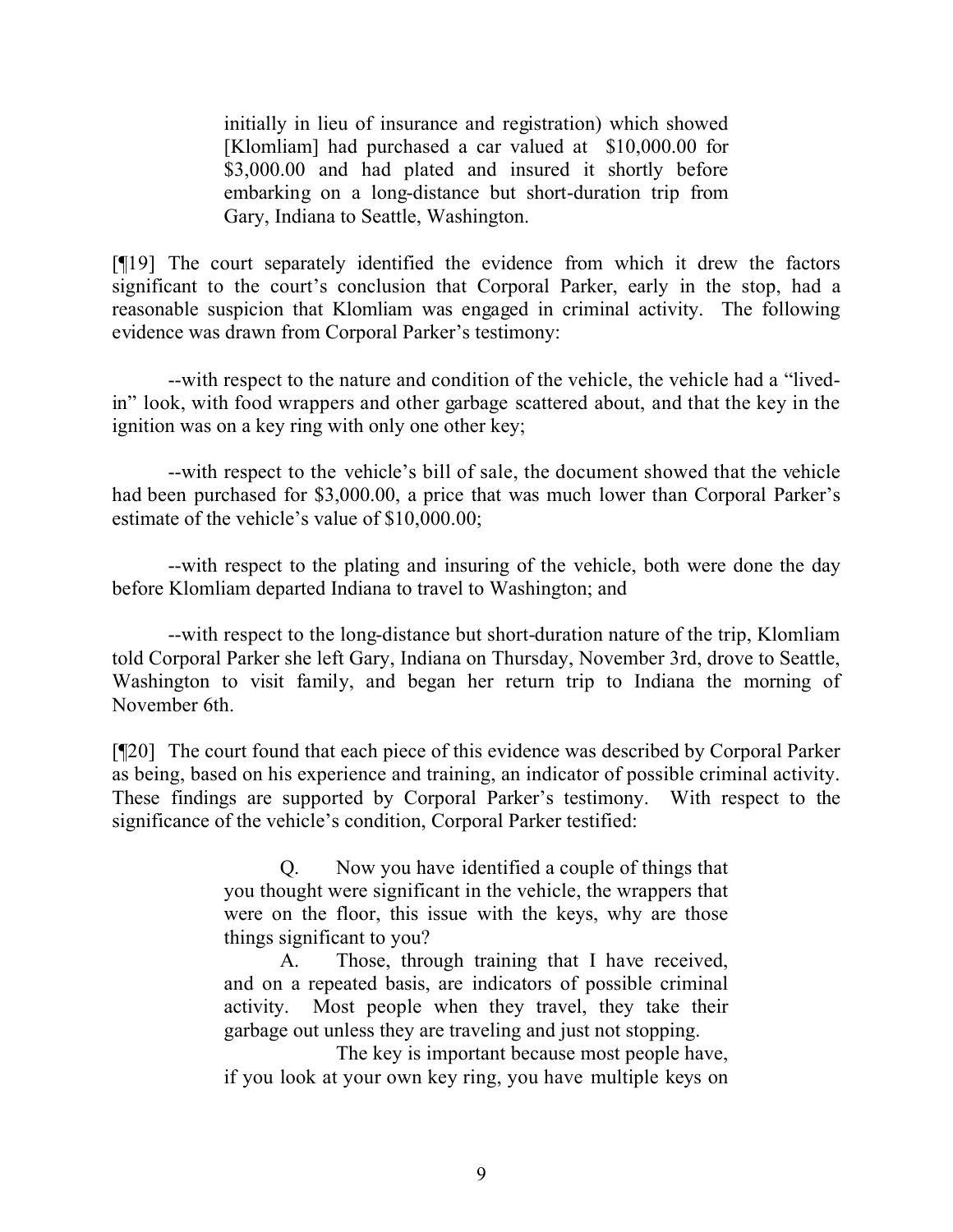your key [ring]. Usually with criminal behavior that is an indicator. That doesn't mean that it is. It is just an indicator.

[¶21] With respect to the significance of the bill of sale and date of registering and insuring the vehicle, Corporal Parker testified:

> And reading through, [I] saw that the vehicle, which I would estimate is worth \$10,000 or more, is a fairly new Dodge Magna (sic), had a Bill of Sale for \$3,000. I thought that was pretty strange. The vehicle looked in good shape other than the travel, lived-in type look.

> So then I did a driver's license check and found out, on the driver's license and registration, that the car had just been registered on the 2nd and they left on the 3rd. That again would be an indicator that is consistent with drug trafficking and/or criminal behavior.

[¶22] With respect to the significance of Klomliam's long-distance but short-duration trip, Corporal Parker testified:

> A. They both ended up stating they were coming from Washington, and that they had left earlier that morning. They also advised me they had left from Indiana on the 3rd and this was the 6th. And that was a pretty quick turn around trip, a very short time period.

- Q. Did you find that to be significant?
- A. I did.
- Q. And why is that?

A. Again, it is an indicator, not  $-$  it is an indicator that there might be criminal behavior. A lot of either drug trafficking or other things of that nature have a very short turn around time. They travel from one place to another, travel back and, you know it is a 34, 36-hour travel time from Gary, Indiana to Seattle, Washington. And coming back in such a short time with very little time for any personal business in the state.

[¶23] We agree with the district court that under the totality of the circumstances, Corporal Parker had, early in the stop, a reasonable suspicion of criminal activity that justified the extended detention and expanded scope of questioning. As noted earlier in this opinion, a law enforcement officer may, during a routine traffic stop, request vehicle registration and proof of insurance, and run a computer check. *Garvin*, ¶ 14, 172 P.3d at 729; *see also Frazier v. State*, 2010 WY 107, ¶ 11, 236 P.3d 295, 299 (Wyo. 2010);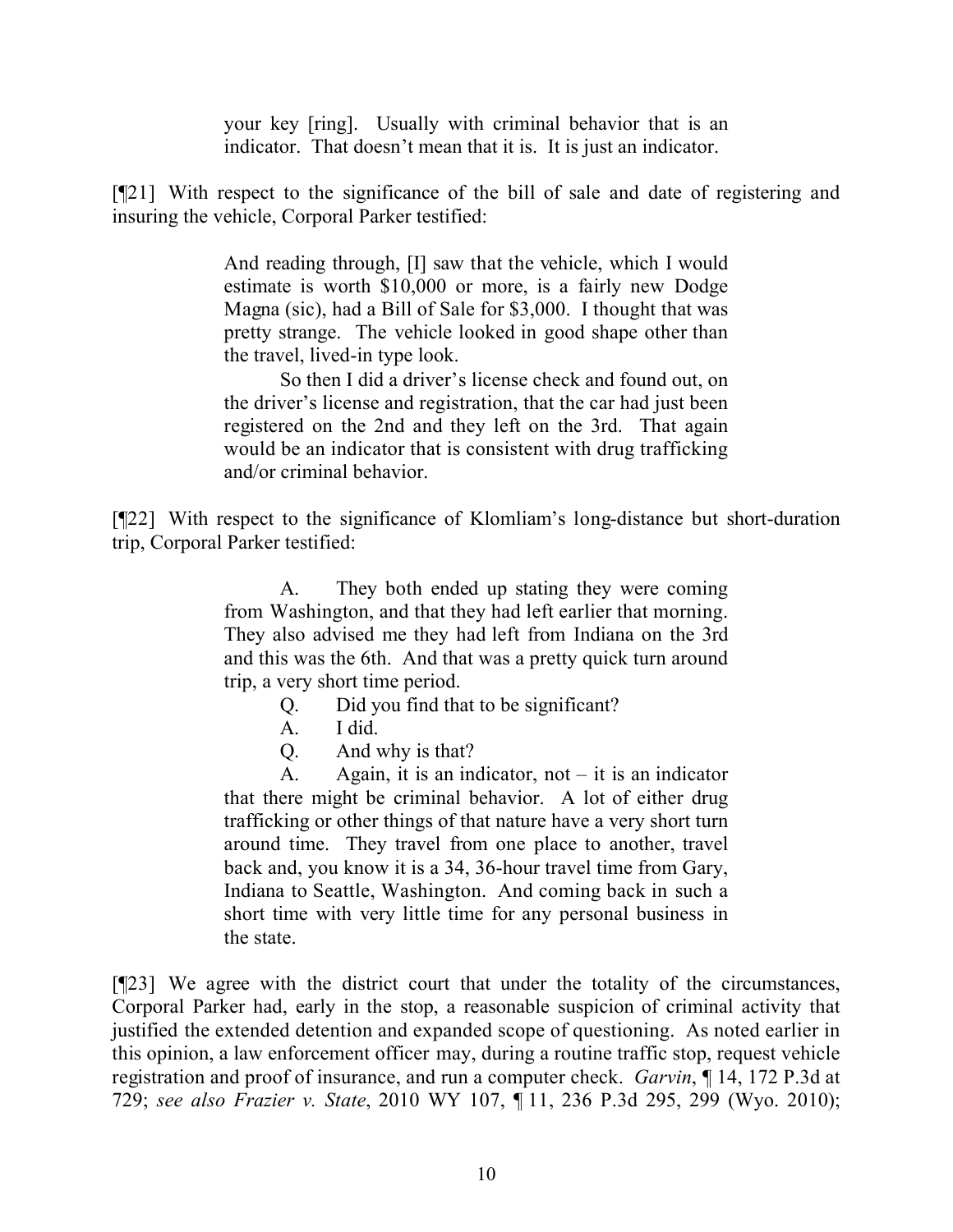*Campbell v. State*, 2004 WY 106, ¶ 12, 97 P.3d 781, 784-85 (Wyo. 2004). This Court has also held that travel plans are an "acceptable area of limited inquiry during a routine traffic stop." *Frazier*, ¶ 12, 236 P.3d at 299. We have said:

> We have previously recognized travel plans "as an acceptable area of inquiry during a traffic stop." *O'Boyle*, ¶ 48, 117 P.3d at 414. However, extensive and prolonged inquiry into the details of a detained driver's travel plans may be unreasonable. *Id.*, ¶ 58, 117 P.3d at 417. There is no rule specifically prohibiting or allowing questions about travel plans. The rule "is one of reasonableness under the totality of the circumstances." *Id.*

*Lovato v. State*, 2010 WY 38, ¶ 27, 228 P.3d 55, 61 (Wyo. 2010).

[¶24] In *Frazier*, we found a trooper's questions regarding the defendant's travel plans reasonable under the following circumstances:

> When the trooper initially approached the vehicle, he informed Mr. Frazier of the reason for the stop and briefly asked about his travel plans. Once Mr. Frazier was in the patrol car, the trooper asked him where he had been on his road trip, how long he had been in Reno, and how long he had lived in Tennessee. Mr. Frazier answered these questions and volunteered information about his sick grandfather. The trooper followed up with two questions about the seriousness of the grandfather's condition. Although these questions may not have been directly related to the obstructed license plate, the scope of the inquiry was not unreasonable under the circumstances.

*Frazier*, ¶ 12, 236 P.3d at 299.

[¶25] Corporal Parker's initial contact with Klomliam, from the time he knocked on the passenger window to when he returned to his patrol car with Klomliam's driver's license and the vehicle bill of sale, lasted a little under three minutes. During that time, Corporal Parker asked around six or seven questions concerning Klomliam's travel plans, including where they were coming from, why they were in Washington, when did they leave Washington, were they driving straight through the night, how far they planned to travel that evening, when they left Indiana to go to Washington, and why such a quick turn around and short trip. Under the circumstances, as in *Frazier*, we do not find the scope of questioning unreasonable. The questions at this point were few in number, and given that Klomliam and her adult passenger gave inconsistent answers when initially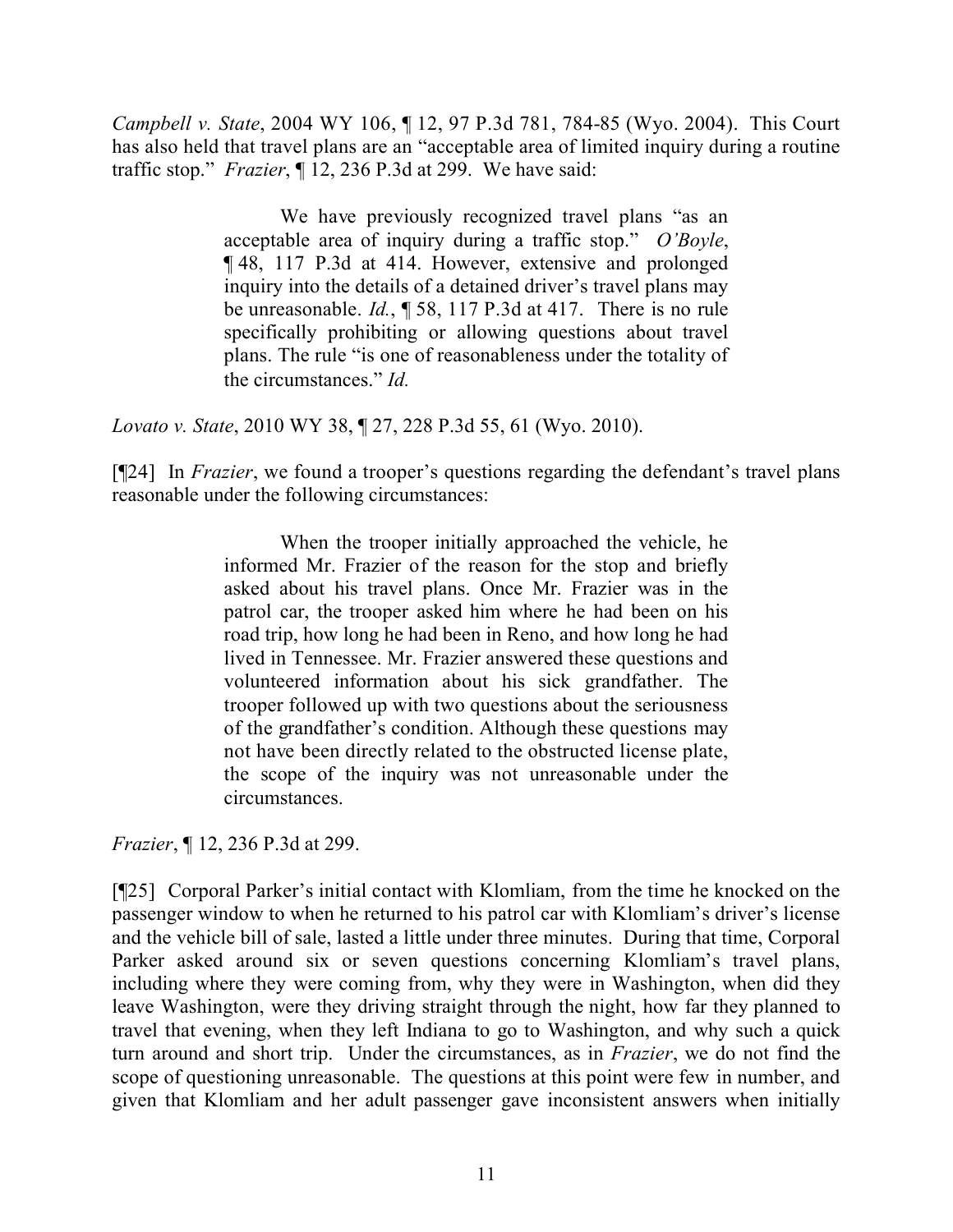asked where they were traveling from, we would expect that a law enforcement officer would follow up on the inconsistency.

[¶26] Nor can we conclude that the questions unreasonably prolonged the stop. Corporal Parker's follow-up questions about Klomliam's travel plans were asked while Klomliam was searching for her vehicle registration and proof of insurance. Indeed, Corporal Parker stopped asking questions while Klomliam was still searching for the document, and he returned to his patrol car, instructing Klomliam to remain in her vehicle and continue searching for the requested documents.

[¶27] After Corporal Parker returned to his patrol car, he spent the next nine minutes running computer checks on Klomliam's driver's license and her vehicle, reviewing the vehicle's bill of sale, and writing out a warning. While he was completing these activities, he simultaneously used his cell phone to enter a Google search for the distance between Gary, Indiana and Seattle, Washington. These nine minutes were spent on tasks permitted during a routine traffic stop and did not impermissibly extend Klomliam's detention. Additionally, Corporal Parker testified on cross-examination that his search for the distance between Indiana and Washington was relevant to the speeding violation:

> Q. How would the distance between Indiana and Washington be relevant to Ms. Klomliam speeding?

- A. In reference to her speeding?
- Q. Right.

A. Most people have a destination, if they are running late, trying to make up time, I let them know a 5 or 7 miles is not going to make more than 30 minutes or an hour of your travel distance.

[¶28] Corporal Parker completed the above-described tasks approximately twelve to thirteen minutes into the stop, and at this point, he had a reasonable suspicion that Klomliam was engaged in criminal activity. Corporal Parker testified that the observations he made during this period, including the vehicle's condition, the bill of sale, the registration of the vehicle just before leaving on a trip, and the long-distance, short-duration nature of the trip were all indicators of possible criminal activity. We conclude that at this point, Corporal Parker had not impermissibly extended the detention and that he had reasonable suspicion to support additional questioning of Klomliam and her adult passenger beyond the scope of the traffic stop.<sup>2</sup>

 $2$  The district court cited the direction of travel and the nervous behavior of the male passenger as additional observations that would have contributed to the totality of the circumstances that gave Corporal Parker reasonable suspicion of criminal activity. While each of these factors may in certain cases contribute to a reasonable suspicion during a stop, we did not find in our review of Corporal Parker's testimony that Corporal Parker cited these as factors contributing to his suspicion. We therefore do not give weight to either factor. Even without these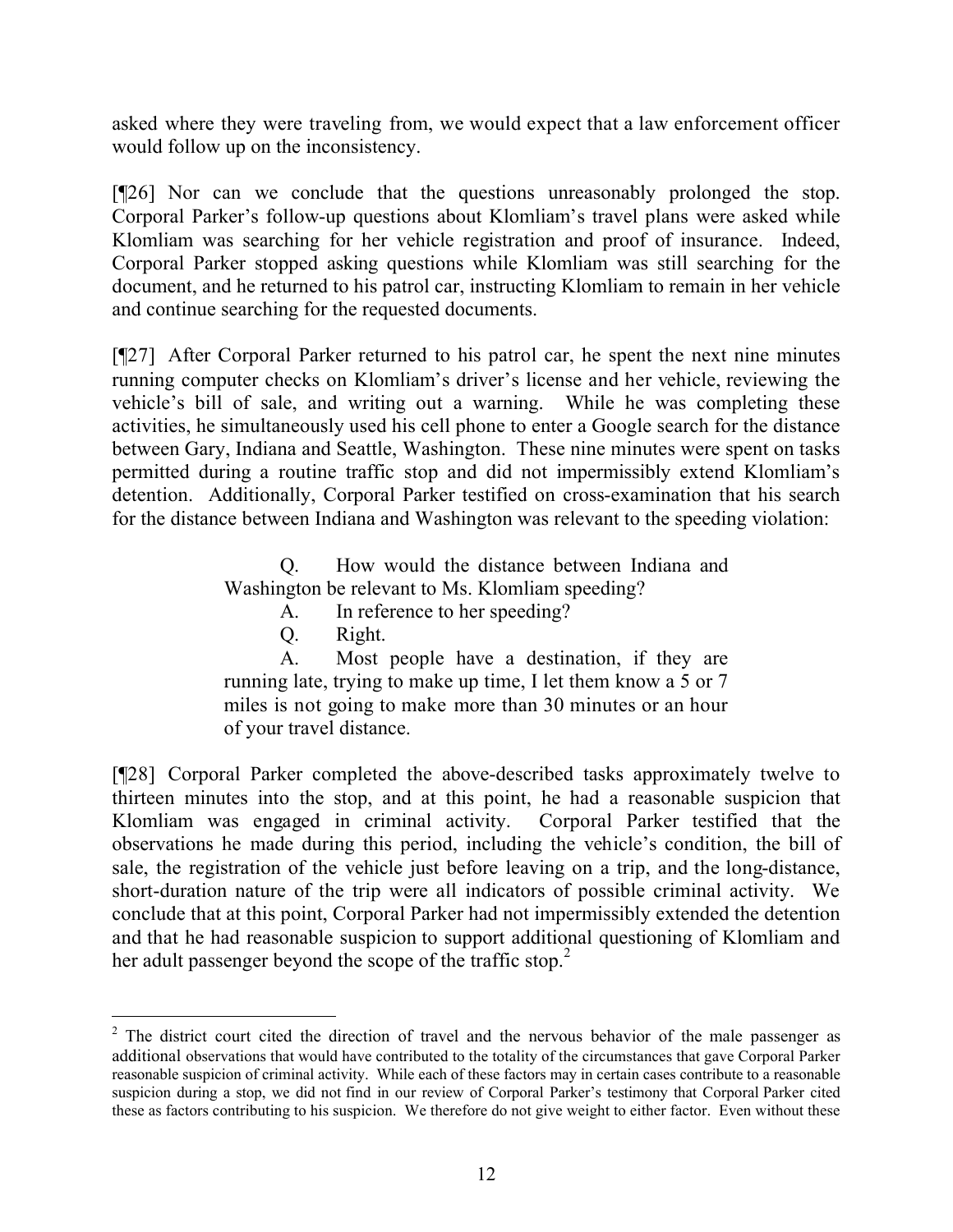[¶29] At this point, approximately thirteen minutes into the stop, Corporal Parker called Klomliam back to his patrol car, obtained her proof of insurance and asked additional questions about the vehicle, Klomliam's travel plans, her relationship to her male passenger and the children in the vehicle, and her insurance. Over the next four to five minutes, Corporal Parker received further confusing and contradictory statements from Klomliam and her male passenger, and at a little over eighteen minutes into the stop, Corporal Parker called for a cover car. The cover car arrived in less than five minutes, and approximately two minutes later, Corporal Parker ran the drug dog around the vehicle and the dog alerted to the presence of a controlled substance.

[¶30] At twelve to thirteen minutes into the stop, Corporal Parker had reasonable suspicion sufficient to expand the scope of his questioning and detention, and at approximately twenty-five minutes into the stop, the drug dog alerted to the presence of a controlled substance in the vehicle. We conclude that under the totality of the circumstances, Corporal Parker's actions were reasonable and did not violate art. 1, § 4 of the Wyoming Constitution.

[¶31] In arguing to the contrary, Klomliam cites *O'Boyle v. State*, 2005 WY 83, 117 P.3d 401 (2005), in which this Court held that a trooper impermissibly questioned the defendant beyond the scope of the traffic stop. Klomliam's reliance on *O'Boyle* is misplaced. While the case did address a trooper's questions that deviated from the scope of the traffic stop, the State conceded in that case that the trooper had no reasonable suspicion of criminal activity to support further questioning and investigative detention. *Id.*, ¶ 32, 117 P.3d at 410-411.

[¶32] The circumstances of the present case are more akin to those presented in cases where we have addressed a totality of circumstances that provided a reasonable suspicion of criminal activity to support further questioning. *See*, *e.g.*, *Phelps*, ¶ 27, 278 P.3d at 1155 (circumstances including direction of travel, rental car, behavior of vehicle occupants, unusual travel plans); *Negrette v. State*, 2007 WY 88, ¶ 15, 158 P.3d 679, 683 (Wyo. 2007) (circumstances including inconsistencies in license plate and registration, long-distance trip of short-duration, inconsistencies between defendant's statements concerning vehicle ownership and insurance documents, defendant's nervousness). In considering the whole of the circumstances, a law enforcement officer's ability to distinguish between innocent and suspicious actions is to be accorded deference, and courts should assess the facts articulated by an officer "through the lens of a reasonable law enforcement officer." *United States v. Lopez-Martinez*, 25 F.3d 1481, 1484 (10th Cir. 1994); *see also Garvin*, ¶ 14, 172 P.3d at 729. Corporal Parker in this case identified several factors early in the stop that, based on his training and experience, gave him a

 $\overline{a}$ 

factors, though, we find that the totality of the circumstances supported Corporal Parker's reasonable suspicion of criminal activity.